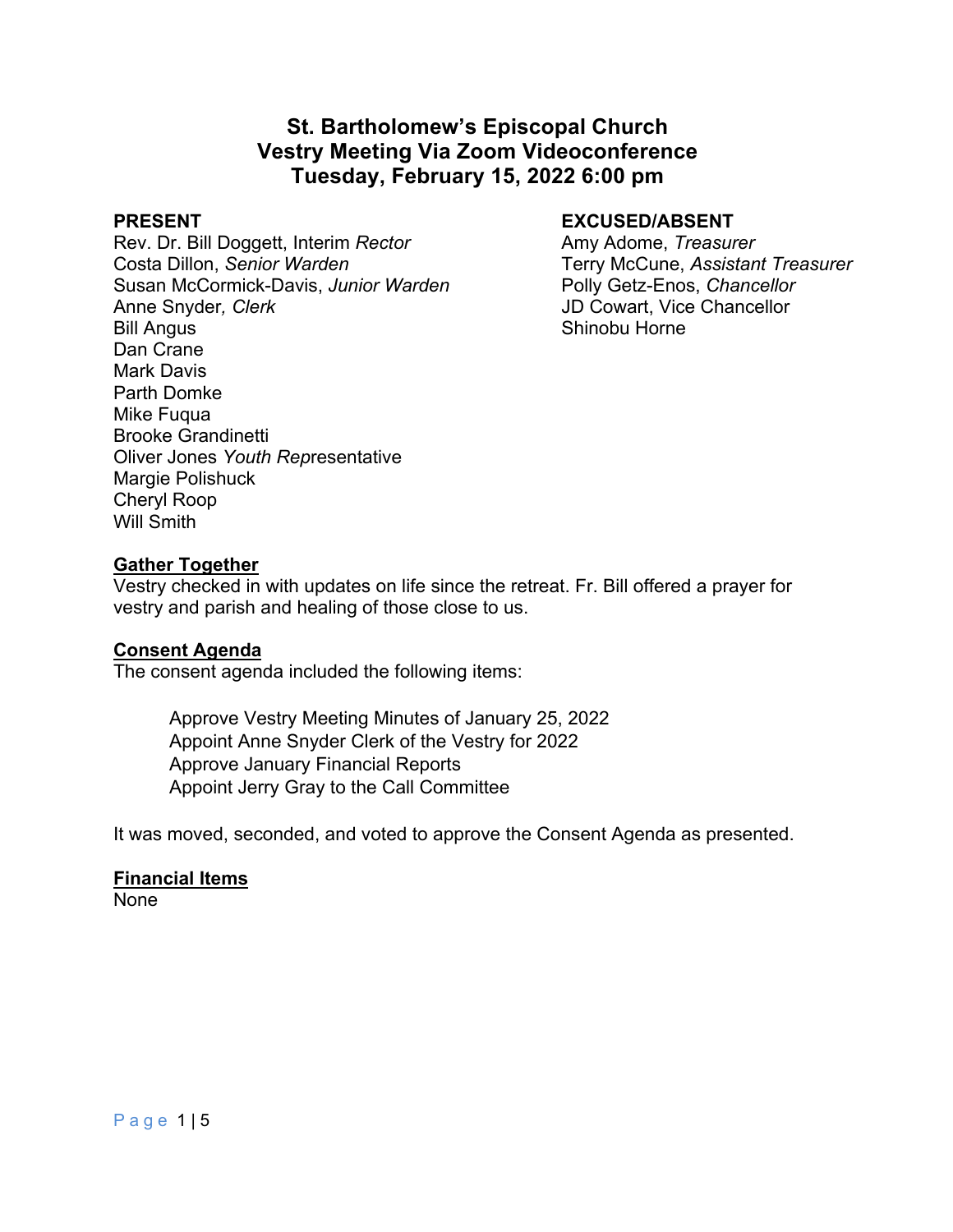# **Rector's Report:**

• Election of Junior Warden

Susan McCormick-Davis was nominated to continue as Junior Warden with no other interest. Susan accepted.

### See Motion under **Action Items**

- Preschool update
	- $\circ$  Tuition rates are in the new budget, just slightly lower than the comparisons for our area to remain competitive. Fr Bill will meet with Sheila on Thursday to review the budget.
	- o Personnel committee has received 4 applications for new Director position. Three were well qualified and one was rejected. Interviews will be scheduled with the three applicants.
	- $\circ$  Sheila will be mailing 3 sets of letters to parents with kiddos enrolled for January 2022, parents with kiddos enrolled last fall and list of parents who have shown interest. Expect to be mailed next week.
- Other Items
	- o Review Annual Meeting

Fr. Bill received feedback from parishioners about the meeting that was encouraging and believing of the message of hope that Bill had spoken about.

o Plans for Bishop's Visit

Bishop Susan is visiting on Sunday, April 3rd. There is a visitation packet that all churches have to complete one month before her visit. That will need to be completed in the next 3 weeks. This is the Year of Evangelism and a form of a Revival Service will be conducted that day with Interactive Prayer Stations and 1-3 members giving their testimony. Music will reflect a revival influence.

- Update on potential new clergy
- Fr. Bill has been looking into ways to bring on new clergy.
	- $\circ$  A half-time Curate that the Diocese subsidizes. Only two in the diocese. Fr. Bill interviewed both and one was a good fit for St. Bart's. She was asked but had an opportunity out of state and the Bishop has released her. Currently, Cathey Dowdle is on a small salary for additional duties and for now we will continue using Cathey's help.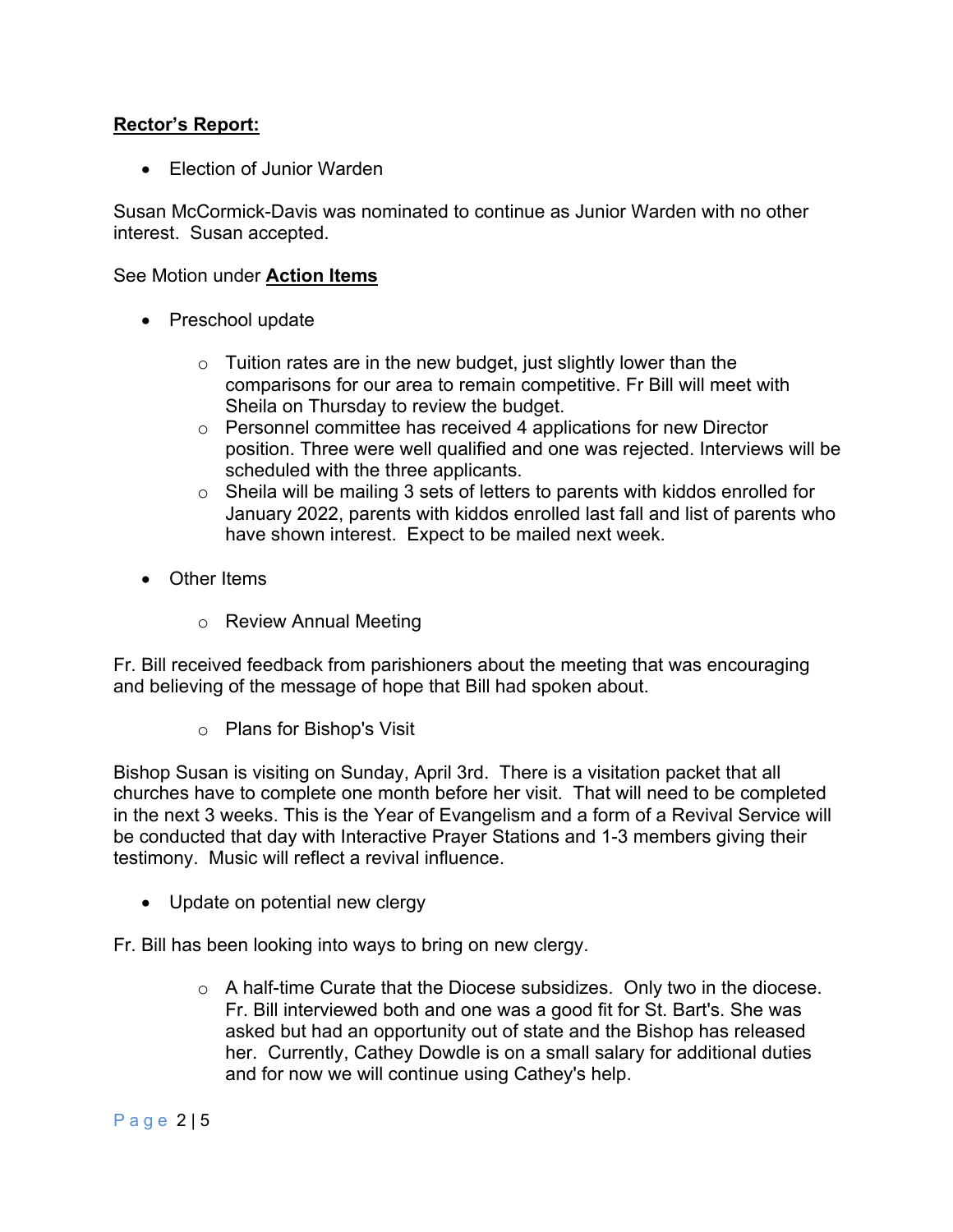o Also, Fr. Bill looked at hiring a half-time Associate Rector. Fr. Bill interviewed one recommended by the Bishop. Not sure she is what we need. He will look at other candidates and maybe a larger search if need be. But that will involve us paying for moving expenses.

# **Discussion:**

.

• Choose time and dates for 2022 monthly vestry meetings

Vestry meetings need to be one week after Finance Committee meeting. Tuesday is an acceptable day of the week for everyone. The time of 5:45 to 8:00 pm is doable for everyone. 5:45 to 6:00 pm is a gathering time with 6:00 pm the official start time of the meeting. It was discussed to have three hybrid meetings a year, including the retreat. Consensus was unanimous to have meetings on the third Tuesday of the month from 5:45 to 8:00 pm.

# See Motion under **Action Items**

• Authorize a Preschool Committee.

State requires a committee, consisting of vestry members, parishioners, parents, hopefully from each grade level. Director and Rector as a de facto member, be empaneled. Vestry members Bill Angus, Susan McCormick-Davis and Cheryl Roop volunteered to sit on the committee. They will contact Sheila Martin for guidance on composition of the group and report back at the next vestry meeting in March.

• Vestry Ministry Liaisons

Vestry members were provided a list of St. Bart's Ministries including those vestry members currently assigned. The list was compiled by Rev. Mark so a discussion was opened to decide whether to make any changes. The only ministry that was in question was Invite, Welcome, Connect. Members who remembered the inception of the IWC Ministry informed others what it is about and by consensus the vestry decided to keep it

#### **New Business:**

• Landscape Maintenance

Our past landscape contract ended when Phase I construction began. Our landscape maintenance is currently performed by a volunteer working 18 hours per week who is only in town for 6 months of the year.

> $\circ$  We currently have a 3-month contract with Benchmark Landscaping to maintain the new plantings installed in Phase II. It expires the end of February.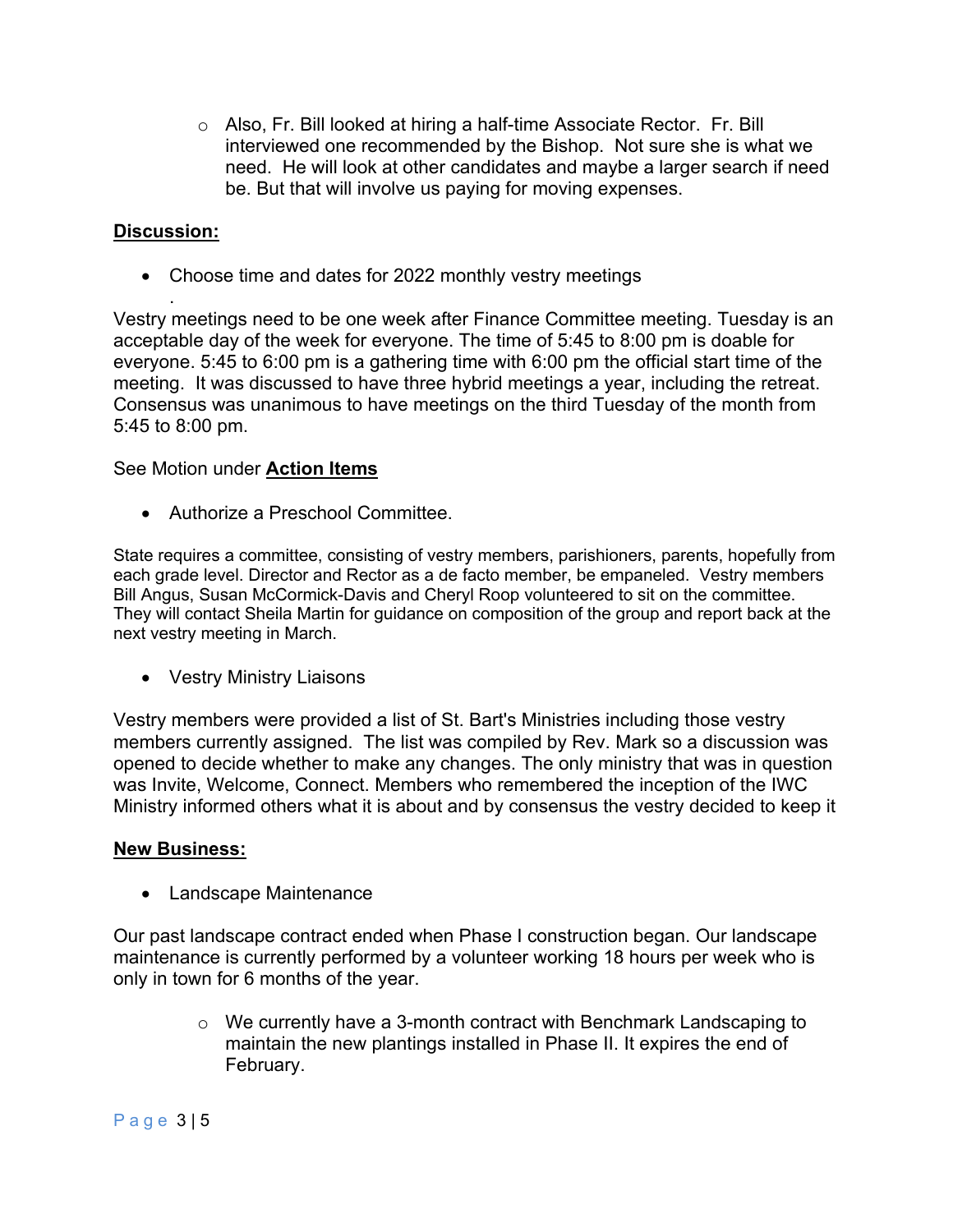- o Will Smith had solicited 3 quotes from insured/bonded landscapers in December. The lowest bidder came in at \$2,040 per month, with weekly visits but no tree trimming for a total of approximately \$36,000 per year.
- o Bill Angus informed the vestry that there is no funding available to hire a new contractor.
- $\circ$  Alternative would be a group of volunteers given a list of the weekly maintenance needs.
- $\circ$  Mark Davis will provide a list of parishioners interested in maintaining the landscape and maybe a revival of the Green Thumb Ministry would be an option.
- o With Grounds Maintenance being under the Junior Warden, Susan McCormick-Davis and Will Smith with meet with Mike Jewett to create a plan for maintaining the grounds and costs associated with it.
- Parking Lot Security

Multiple burglaries of cars have occurred in the parking lot. The most recent on February 5th around 7 pm in the upper parking lot, a car window was broken and personal item was stolen. Poway Sheriff's Department was called and upon arrival the theft was reported. A grant has been received to add additional lights and cameras to provide security. The Sheriff office offered that a facilitator could come to St. Bart's to discuss ways of deterring crime. Another suggestion was to erect a gate at the entrance of the church to provide additional security. Downside is that the stairs and trails are still open to access the campus and that the appearance of a gate would be off putting with a sign that reads, All are Welcome, No Exceptions.

Fr. Bill will set up a meeting with Poway Sheriff that will include the Wardens, Architecture Committee and Mike Jewett.

• Mark Davis' Resignation

Mark Davis addressed the vestry to tender his resignation due to health issues. Also, Mark would like to cut back on his role as Chair of the Architectural Committee and just consult in the future. The vestry accepted Mark's resignation with prayers for strength and optimal health.

See Courtesy Motion under **Action Items**

• Appointment of Donna Watson to Vestry

Due to Mark Davis' early resignation, his term on the vestry remains at a little less than one year. The next step is to appoint Donna Watson to this term as she is the next on the 2022 Slate for Vestry, by votes received at the Annual Meeting.

# See Motion under **Action Items**